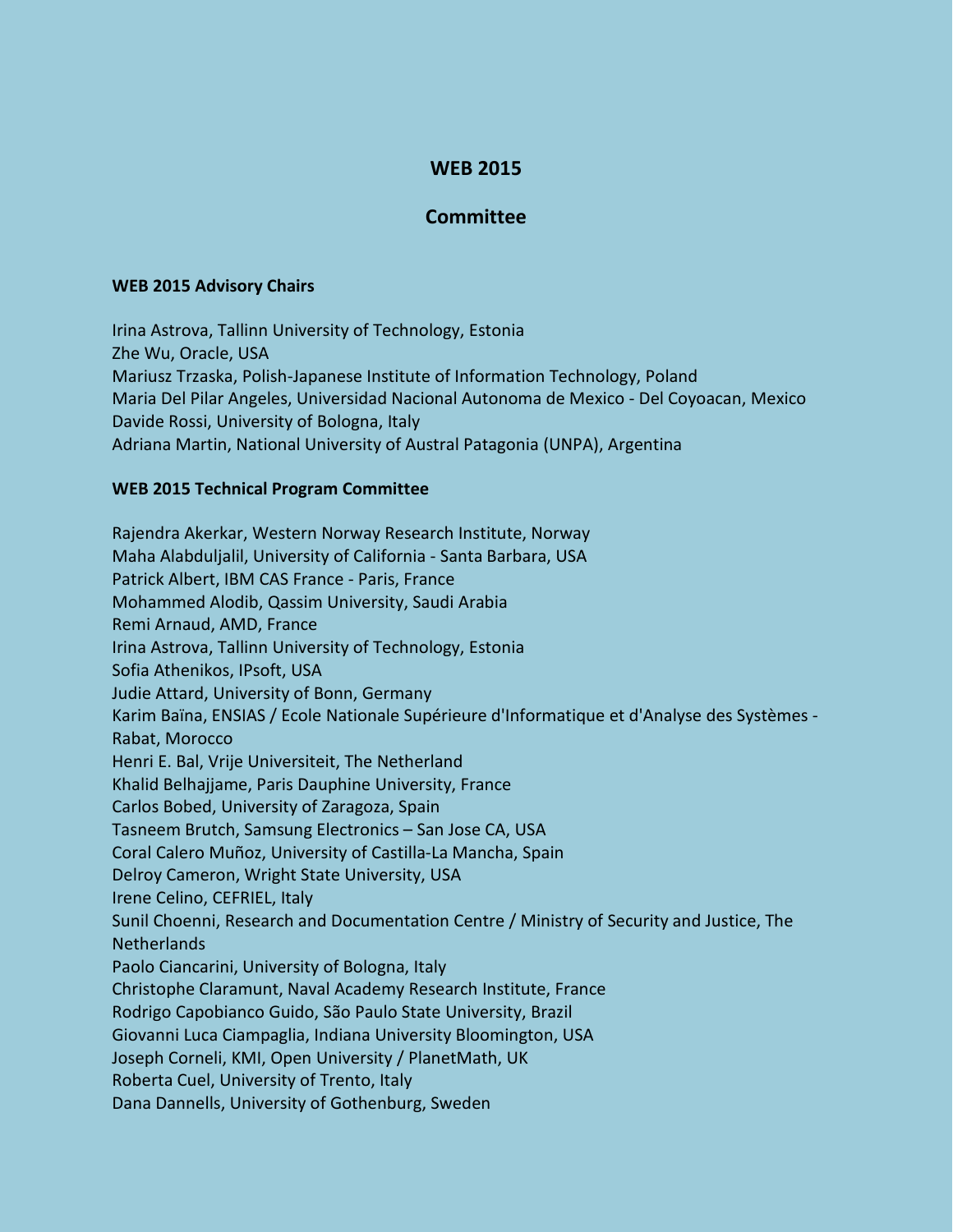Cláudio de Souza Baptista, University of Campina Grande, Brazil Jeremy Debattista, University of Bonn, Germany Ramona Enache, Chalmers University of Technology and University of Gothenburg, Sweden Feroz Farazi, University of Trento, Italy Cécile Favre, University of Lyon - ERIC Lab, France Emilio Ferrara, Indiana University Bloomington, USA Kenneth K. Fletcher, Missouri University of Science and Technology - Rolla, USA Jakub Flotynski, Poznan University of Economics, Poland Raffaella Folgieri, Università degli Studi di Milano, Italy Naoki Fukuta, Shizuoka University, Japan Christos K. Georgiadis, University of Macedonia, Greece Abigail Goldsteen, IBM Research - Haifa, Israel Dorian Gorgan, Technical University of Cluj-Napoca, Romania Thomas Gottron, Institute for Web Science and Technologies/Universität Koblenz-Landau, **Germany** Gregory Grefenstette, Exalead, France Tudor Groza, The University of Queensland, Australia João Guerreiro, INESC-ID - Lisbon and Technical University of Lisbon / Instituto Superior Técnico - Lisbon, Portugal Allel Hadj Ali, LIAS/ENSMA, Poitiers, France Mirjana Ivanovic, University of Novi Sad, Serbia Hermann Kaindl, Vienna University of Technology, Austria Rajaraman Kanagasabai, Institute for Infocomm Research, Singapore Roula Karam, Università degli Studi di Brescia, Italy Dimka Karastoyanova, University of Stuttgart, Germany Hassan Karimi, University of Pittsburg, USA Randi Karlsen, University of Tromsø, Norway Jinho Kim, Kangwon National University, South Korea Styliani Kleanthous Loizou, Open University of Cyprus, Cyprus Christoph Kögler, T-Systems Multimedia Solutions GmbH, Germany Fotis Kokkoras, TEI of Thessaly, Greece Ivan Koychev, University of Sofia, Bulgaria Efstratios Kontopoulos, Information Technologies Institute (ITI) | Centre for Research & Technology, Hellas (CERTH), Greece Petr Kremen, Czech Technical University in Prague, Czech Republic Wolfram Laaser, WWEDU World Wide Education GmbH, Germany Steffen Lamparter, Siemens AG - München, Deutschland Christoph Lange, University of Bonn / Fraunhofer IAIS, Germany Sergio Luján Mora, University of Alicante, Spain Xiangfeng Luo, Key Lab of Grid Technology - Shanghai, China Vincenzo Maltese, University of Trento, Italy Erik Mannens, Ghent University, Belgium Maristella Matera, Dipartimento di Elettronica, Informatica e Bioingegneria (DEIB) - Politecnico di Milano, Italy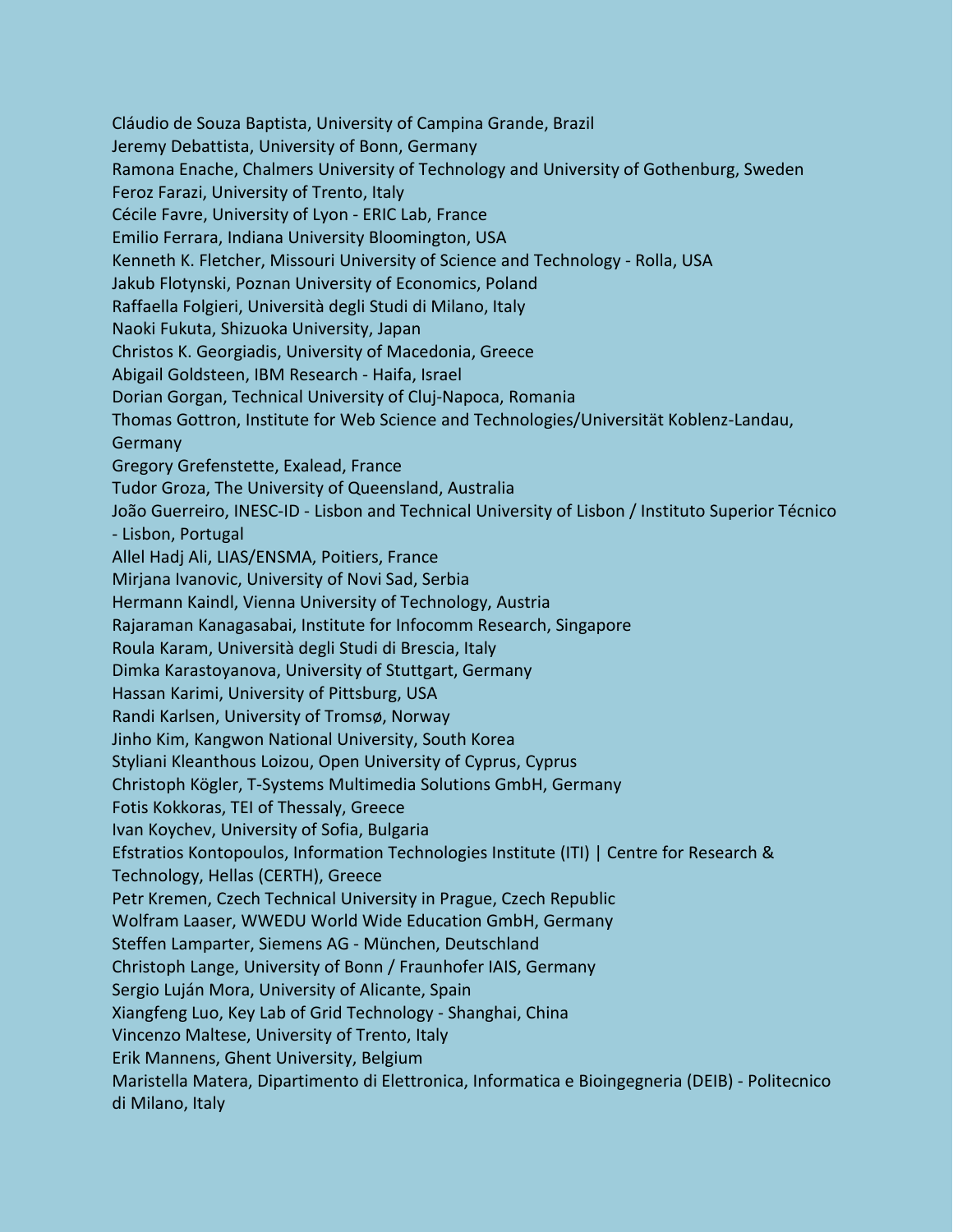Abdul-Rahman Mawlood-Yunis, Canada Revenue Agency - Ottawa, Canada Marios Meimaris, Research Center ATHENA, Greece Michele Melchiori, Università degli Studi di Brescia, Italy Manfred Meyer, Westfälische Hochschule - University of Applied Sciences, Bocholt, Germany Jean-Claude Moissinac, Telecom ParisTech, France Louise Moser, University of California - Santa Barbara, USA Grzegorz J. Nalepa, AGH University of Science and Technology, Poland Viorel Negru, West University of Timisoara, Romania Bo Ning, Dalian Maritime University, China Talal H. Noor, Taibah University, Saudi Arabia Francesco Saverio Nucci, Engineering SpA - R&D, Italy Sandra Sendra Compte, Universitat Politècnica de València, Spain Tope Omitola, University of Southampton, UK Mourad Ouziri, Université Sorbonne Paris Cité, France Luca Panziera, Open University - Milton Keynes, UK Razan Paul, The University of Queensland - Brisbane, Australia Tassilo Pellegrini, University of Applied Sciences St. Pölten, Austria Srinath Perera, University of Moratuwa, Sri Lanka Silvio Peroni, University of Bologna, Italy Edson Pinheiro Pimentel, UFABC - Federal University of ABC, Brazil Michel Plantié, Ecole des Mines d'Ales - Institut Mines-Télécom, France Laura Po, Università di Modena e Reggio Emilia, Italy Hemant Purohit, Wright State University, USA Jose Javier Ramasco, IFISC (CSIC-UIB), Spain Isidro Ramos, Polytechnic University of Valencia, Spain Tarmo Robal, Tallinn University of Technology, Estonia Christophe Roche, Université de Savoie - Le Bourget du Lac, France Marco Rospocher, Fondazione Bruno Kessler (FBK), Italy Davide Rossi, University of Bologna, Italy Gustavo Rossi, UNLP, Argentina Georgios Santipantakis, University of Piraeus, Greece Carmen Santoro, ISTI-CNR-Pisa, Italy Cristina Sarasua, Institute for Web Science and Technologies (WeST) - University of Koblenz-Landau, Germany Luigi Sauro, University of Naples Federico II, Italy Monica Scannapieco, National Institute for Statistics - Rome, Italy Alexander Schill, Technische Universität Dresden, Germany Erich Schweighofer, Vienna University, Austria Saeedeh Shekarpour, Universität Leipzig, Germany Michael Sheng, The University of Adelaide, Australia Eddie Soulier, Université de Technologie de Troyes (UTT) - France George Spanoudakis, City University London, UK Kostas Stefanidis, Institute of Computer Science, Foundation for Research and Technology - Hellas (ICS - FORTH), Greece